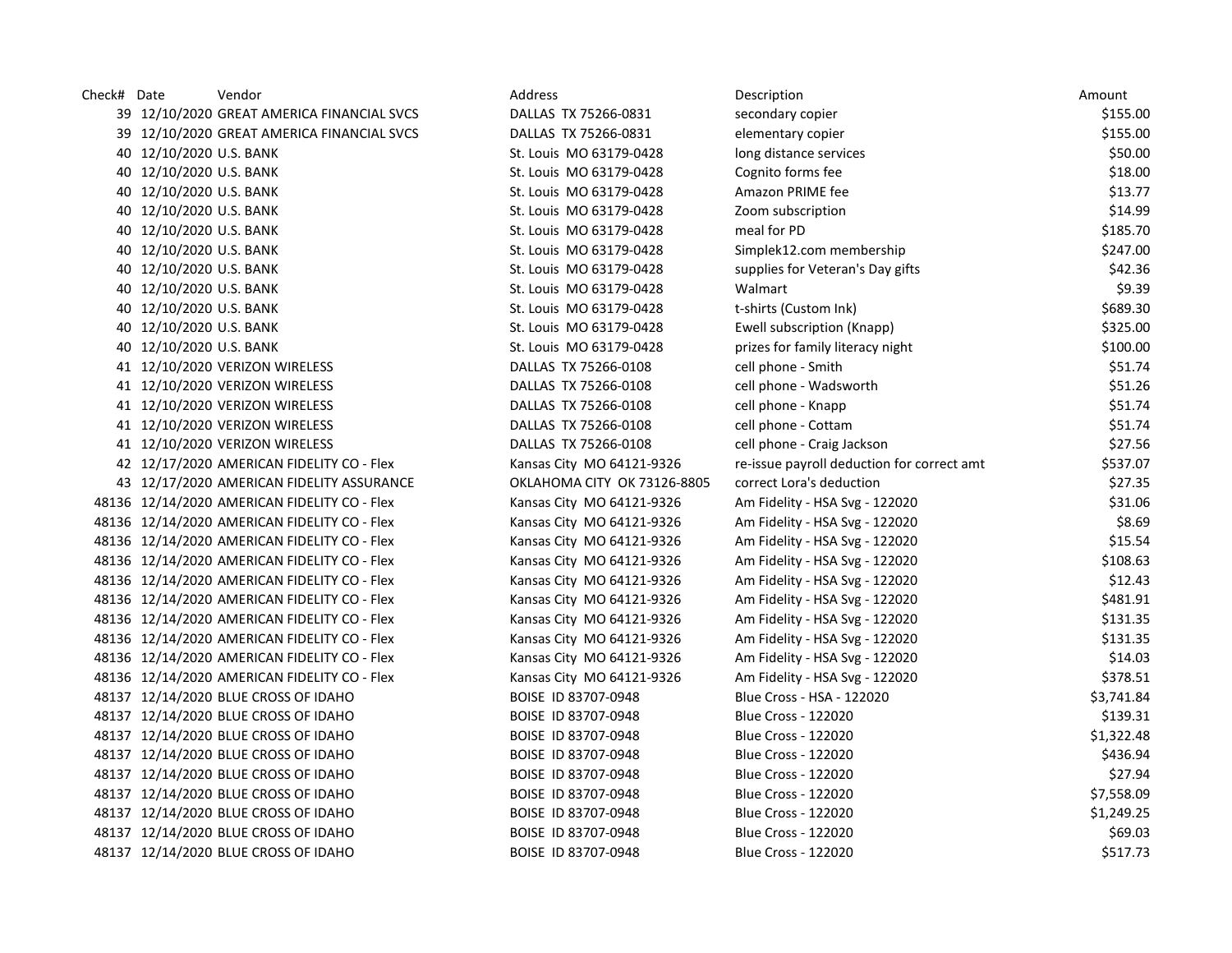| 48137 12/14/2020 BLUE CROSS OF IDAHO                     | BOISE ID 83707-0948 | <b>Blue Cross - 122020</b> | \$1,955.89 |
|----------------------------------------------------------|---------------------|----------------------------|------------|
| 48137 12/14/2020 BLUE CROSS OF IDAHO                     | BOISE ID 83707-0948 | <b>Blue Cross - 122020</b> | \$345.15   |
| 48137 12/14/2020 BLUE CROSS OF IDAHO                     | BOISE ID 83707-0948 | <b>Blue Cross - 122020</b> | \$662.36   |
| 48137 12/14/2020 BLUE CROSS OF IDAHO                     | BOISE ID 83707-0948 | Blue Cross - HSA - 122020  | \$132.15   |
| 48137 12/14/2020 BLUE CROSS OF IDAHO                     | BOISE ID 83707-0948 | Blue Cross - HSA - 122020  | \$558.95   |
| 48137 12/14/2020 BLUE CROSS OF IDAHO                     | BOISE ID 83707-0948 | Blue Cross - HSA - 122020  | \$853.55   |
| 48137 12/14/2020 BLUE CROSS OF IDAHO                     | BOISE ID 83707-0948 | Blue Cross - HSA - 122020  | \$52.88    |
| 48137 12/14/2020 BLUE CROSS OF IDAHO                     | BOISE ID 83707-0948 | Blue Cross - HSA - 122020  | \$462.26   |
| 48138 12/14/2020 Internal Revenue Service                |                     | IRS-Fica - 122020          | \$18.07    |
| 48138 12/14/2020 Internal Revenue Service                |                     | IRS-Medicare - 122020      | \$20.93    |
| 48138 12/14/2020 Internal Revenue Service                |                     | IRS-Medicare - 122020      | \$67.33    |
| 48138 12/14/2020 Internal Revenue Service                |                     | IRS-Medicare - 122020      | \$349.37   |
| 48138 12/14/2020 Internal Revenue Service                |                     | Medicare - 122020          | \$15.35    |
| 48138 12/14/2020 Internal Revenue Service                |                     | IRS-Medicare - 122020      | \$22.67    |
| 48138 12/14/2020 Internal Revenue Service                |                     | IRS-Fica - 122020          | \$273.37   |
| 48138 12/14/2020 Internal Revenue Service                |                     | IRS-Fica - 122020          | \$27.47    |
| 48138 12/14/2020 Internal Revenue Service                |                     | IRS-Fica - 122020          | \$288.54   |
| 48138 12/14/2020 Internal Revenue Service                |                     | IRS-Fica - 122020          | \$46.52    |
| 48138 12/14/2020 Internal Revenue Service                |                     | IRS-Fica - 122020          | \$14.16    |
| 48138 12/14/2020 Internal Revenue Service                |                     | IRS-Fica - 122020          | \$43.54    |
| 48138 12/14/2020 Internal Revenue Service                |                     | IRS-Fica - 122020          | \$303.30   |
| 48138 12/14/2020 Internal Revenue Service                |                     | IRS-Fica - 122020          | \$257.52   |
| 48138 12/14/2020 Internal Revenue Service                |                     | IRS-Fica - 122020          | \$403.34   |
| 48138 12/14/2020 Internal Revenue Service                |                     | IRS-Fica - 122020          | \$228.72   |
| 48138 12/14/2020 Internal Revenue Service                |                     | IRS-Fica - 122020          | \$331.50   |
| 48138 12/14/2020 Internal Revenue Service                |                     | IRS-Fica - 122020          | \$1,084.24 |
| 48138 12/14/2020 Internal Revenue Service                |                     | IRS-Fica - 122020          | \$334.69   |
| 48138 12/14/2020 Internal Revenue Service                |                     | IRS-Fica - 122020          | \$116.27   |
| 48138 12/14/2020 Internal Revenue Service                |                     | IRS-Fica - 122020          | \$11.96    |
| 48138 12/14/2020 Internal Revenue Service                |                     | IRS-Fica - 122020          | \$119.68   |
| 48138 12/14/2020 Internal Revenue Service                |                     | IRS-Fica - 122020          | \$334.02   |
| 48138 12/14/2020 Internal Revenue Service                |                     | IRS-Fica - 122020          | \$482.17   |
| 48138 12/14/2020 Internal Revenue Service                |                     | IRS-Fica - 122020          | \$3,846.58 |
| 48138 12/14/2020 Internal Revenue Service                |                     | IRS-Fica - 122020          | \$2,168.52 |
| 48139 12/14/2020 Public Employee Retirement System of ID | Boise ID 83720-0078 | PERSI-Retirement - 122020  | \$6,237.90 |
| 48139 12/14/2020 Public Employee Retirement System of ID | Boise ID 83720-0078 | PERSI-Retirement - 122020  | \$19.46    |
| 48139 12/14/2020 Public Employee Retirement System of ID | Boise ID 83720-0078 | PERSI-Retirement - 122020  | \$127.75   |
| 48139 12/14/2020 Public Employee Retirement System of ID | Boise ID 83720-0078 | PERSI-Retirement - 122020  | \$541.11   |
| 48139 12/14/2020 Public Employee Retirement System of ID | Boise ID 83720-0078 | PERSI-Retirement - 122020  | \$840.87   |
| 48139 12/14/2020 Public Employee Retirement System of ID | Boise ID 83720-0078 | PERSI-Retirement - 122020  | \$3,539.65 |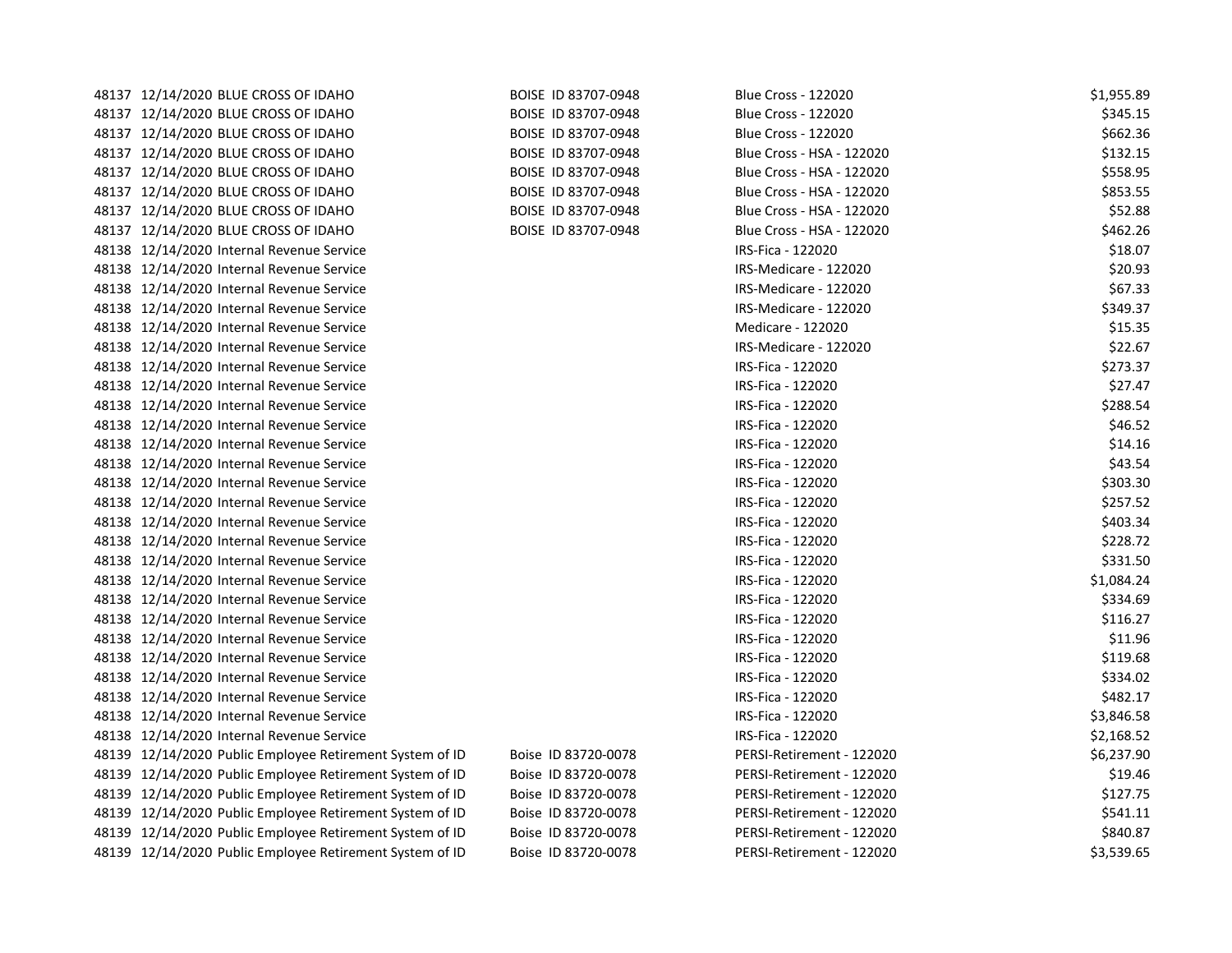| 48139 12/14/2020 Public Employee Retirement System of ID | Boise ID 83720-0078    | PERSI-Retirement - 122020   | \$269.79   |
|----------------------------------------------------------|------------------------|-----------------------------|------------|
| 48139 12/14/2020 Public Employee Retirement System of ID | Boise ID 83720-0078    | PERSI-Retirement - 122020   | \$39.80    |
| 48139 12/14/2020 Public Employee Retirement System of ID | Boise ID 83720-0078    | PERSI-Retirement - 122020   | \$109.45   |
| 48139 12/14/2020 Public Employee Retirement System of ID | Boise ID 83720-0078    | PERSI-Retirement - 122020   | \$545.28   |
| 48139 12/14/2020 Public Employee Retirement System of ID | Boise ID 83720-0078    | PERSI-Retirement - 122020   | \$44.50    |
| 48139 12/14/2020 Public Employee Retirement System of ID | Boise ID 83720-0078    | PERSI-Retirement - 122020   | \$455.28   |
| 48139 12/14/2020 Public Employee Retirement System of ID | Boise ID 83720-0078    | Persi - Retirement - 122020 | \$24.87    |
| 48139 12/14/2020 Public Employee Retirement System of ID | Boise ID 83720-0078    | PERSI-Retirement - 122020   | \$74.63    |
| 48139 12/14/2020 Public Employee Retirement System of ID | Boise ID 83720-0078    | PERSI-Retirement - 122020   | \$28.98    |
| 48139 12/14/2020 Public Employee Retirement System of ID | Boise ID 83720-0078    | PERSI-Retirement - 122020   | \$29.82    |
| 48139 12/14/2020 Public Employee Retirement System of ID | Boise ID 83720-0078    | PERSI-Retirement - 122020   | \$70.40    |
| 48139 12/14/2020 Public Employee Retirement System of ID | Boise ID 83720-0078    | Persi - Retirement - 122020 | \$474.37   |
| 48139 12/14/2020 Public Employee Retirement System of ID | Boise ID 83720-0078    | PERSI-Retirement - 122020   | \$482.38   |
| 48139 12/14/2020 Public Employee Retirement System of ID | Boise ID 83720-0078    | PERSI-Retirement - 122020   | \$35.73    |
| 48139 12/14/2020 Public Employee Retirement System of ID | Boise ID 83720-0078    | PERSI-Retirement - 122020   | \$635.88   |
| 48139 12/14/2020 Public Employee Retirement System of ID | Boise ID 83720-0078    | PERSI-Retirement - 122020   | \$362.12   |
| 48139 12/14/2020 Public Employee Retirement System of ID | Boise ID 83720-0078    | PERSI-Retirement - 122020   | \$517.40   |
| 48139 12/14/2020 Public Employee Retirement System of ID | Boise ID 83720-0078    | PERSI-Retirement - 122020   | \$1,902.44 |
| 48139 12/14/2020 Public Employee Retirement System of ID | Boise ID 83720-0078    | PERSI-Retirement - 122020   | \$522.38   |
| 48139 12/14/2020 Public Employee Retirement System of ID | Boise ID 83720-0078    | PERSI-Retirement - 122020   | \$186.51   |
| 48140 12/14/2020 IRS INTERNAL REVENUE SERVICE            | OGDEN UT 84201         | Medicare - 122020           | \$58.22    |
| 48140 12/14/2020 IRS INTERNAL REVENUE SERVICE            | <b>OGDEN UT 84201</b>  | FICA - 122020               | \$5.35     |
| 48141 12/14/2020 PUBLIC EMPLOYEE RETIREMENT SYS          | BOISE ID 83720-0078    | PERSI - 122020              | \$0.00     |
| 48141 12/14/2020 PUBLIC EMPLOYEE RETIREMENT SYS          | BOISE ID 83720-0078    | PERSI - 122020              | \$123.51   |
| 48142 12/14/2020 STANDARD INSURANCE CO.                  | PORTLAND OR 97228-6367 | ***VOID***                  | \$0.00     |
| 48155 12/10/2020 ACE HARDWARE                            | HAGERMAN ID 83332      | bit                         | \$8.99     |
| 48155 12/10/2020 ACE HARDWARE                            | HAGERMAN ID 83332      | bit                         | \$6.99     |
| 48155 12/10/2020 ACE HARDWARE                            | HAGERMAN ID 83332      | bit                         | \$6.49     |
| 48155 12/10/2020 ACE HARDWARE                            | HAGERMAN ID 83332      | socket set                  | \$12.99    |
| 48155 12/10/2020 ACE HARDWARE                            | HAGERMAN ID 83332      | bit set                     | \$10.99    |
| 48155 12/10/2020 ACE HARDWARE                            | HAGERMAN ID 83332      | bolt $5/16$                 | \$4.20     |
| 48155 12/10/2020 ACE HARDWARE                            | HAGERMAN ID 83332      | bit extension               | \$7.99     |
| 48155 12/10/2020 ACE HARDWARE                            | HAGERMAN ID 83332      | 58-60 battery               | \$89.95    |
| 48155 12/10/2020 ACE HARDWARE                            | HAGERMAN ID 83332      | fuel hose 5/16              | \$7.95     |
| 48155 12/10/2020 ACE HARDWARE                            | HAGERMAN ID 83332      | qt. black paint (Tammy)     | \$19.98    |
| 48155 12/10/2020 ACE HARDWARE                            | HAGERMAN ID 83332      | pk. batteries               | \$9.59     |
| 48155 12/10/2020 ACE HARDWARE                            | HAGERMAN ID 83332      | sand paper                  | \$3.79     |
| 48155 12/10/2020 ACE HARDWARE                            | HAGERMAN ID 83332      | screws                      | \$0.58     |
| 48155 12/10/2020 ACE HARDWARE                            | HAGERMAN ID 83332      | by pass primer              | \$19.99    |
| 48155 12/10/2020 ACE HARDWARE                            | HAGERMAN ID 83332      | brush                       | \$1.39     |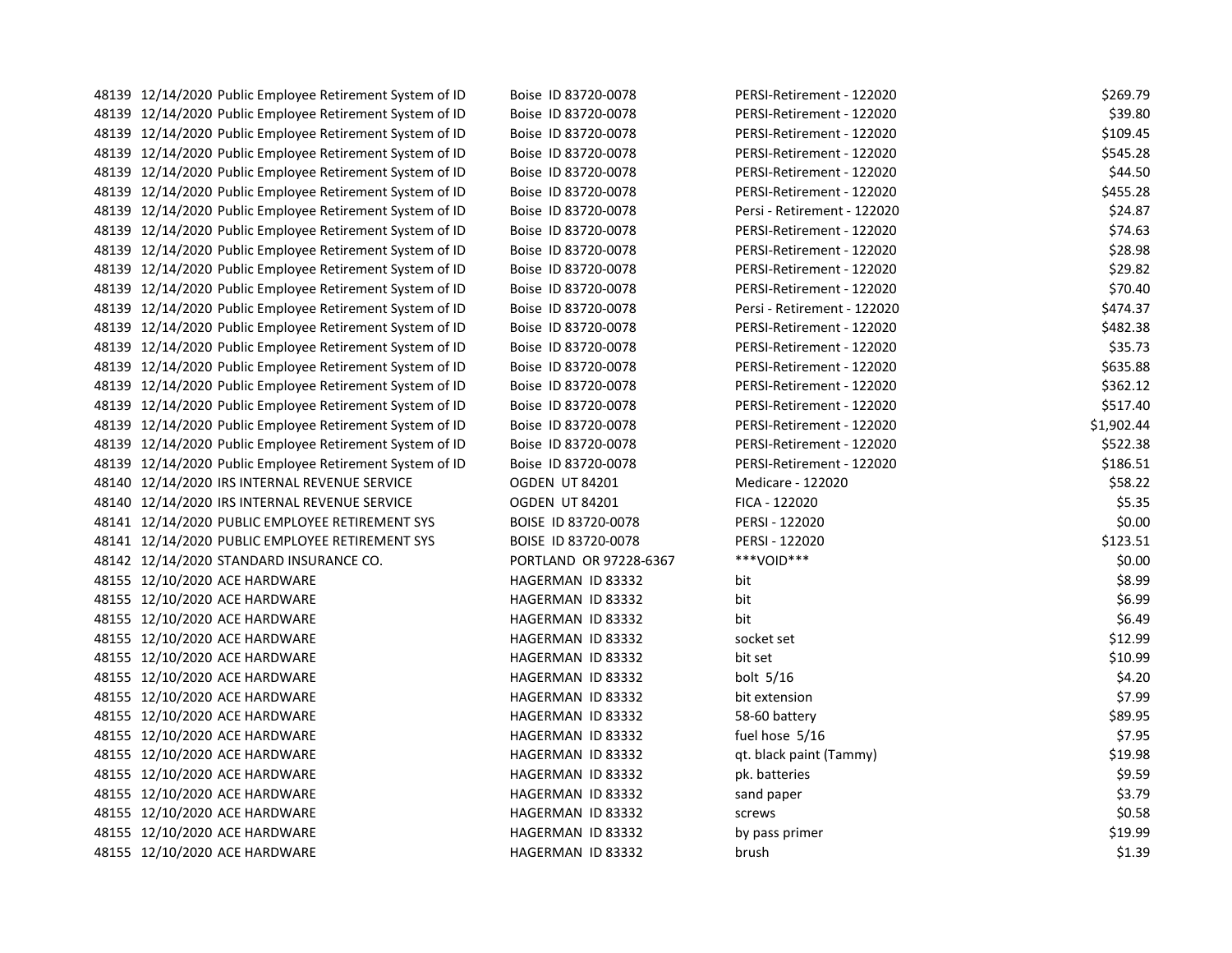| 48155 12/10/2020 ACE HARDWARE            | HAGERMAN ID 83332      | screws                                     | \$1.59     |
|------------------------------------------|------------------------|--------------------------------------------|------------|
| 48155 12/10/2020 ACE HARDWARE            | HAGERMAN ID 83332      | batteries                                  | \$15.99    |
| 48155 12/10/2020 ACE HARDWARE            | HAGERMAN ID 83332      | screws                                     | \$3.18     |
| 48155 12/10/2020 ACE HARDWARE            | HAGERMAN ID 83332      | pipe                                       | \$2.99     |
| 48155 12/10/2020 ACE HARDWARE            | HAGERMAN ID 83332      | cords                                      | \$17.18    |
| 48155 12/10/2020 ACE HARDWARE            | HAGERMAN ID 83332      | apple peeler                               | \$22.99    |
| 48155 12/10/2020 ACE HARDWARE            | HAGERMAN ID 83332      | spray paint                                | \$8.76     |
| 48155 12/10/2020 ACE HARDWARE            | HAGERMAN ID 83332      | surge protector                            | \$33.98    |
| 48155 12/10/2020 ACE HARDWARE            | HAGERMAN ID 83332      | tool holder                                | \$5.99     |
| 48155 12/10/2020 ACE HARDWARE            | HAGERMAN ID 83332      | broms                                      | \$71.97    |
| 48155 12/10/2020 ACE HARDWARE            | HAGERMAN ID 83332      | insert                                     | \$2.49     |
| 48155 12/10/2020 ACE HARDWARE            | HAGERMAN ID 83332      | tee                                        | \$8.49     |
| 48155 12/10/2020 ACE HARDWARE            | HAGERMAN ID 83332      | ice kit                                    | \$13.99    |
| 48155 12/10/2020 ACE HARDWARE            | HAGERMAN ID 83332      | JB weld                                    | \$7.59     |
| 48155 12/10/2020 ACE HARDWARE            | HAGERMAN ID 83332      | screws                                     | \$3.89     |
| 48155 12/10/2020 ACE HARDWARE            | HAGERMAN ID 83332      | carabiner                                  | \$3.59     |
| 48155 12/10/2020 ACE HARDWARE            | HAGERMAN ID 83332      | tarp                                       | \$4.59     |
| 48155 12/10/2020 ACE HARDWARE            | HAGERMAN ID 83332      | spring                                     | \$2.99     |
| 48155 12/10/2020 ACE HARDWARE            | HAGERMAN ID 83332      | pkg. screws                                | \$6.36     |
| 48155 12/10/2020 ACE HARDWARE            | HAGERMAN ID 83332      | pkg. plastic anchors                       | \$6.36     |
| 48155 12/10/2020 ACE HARDWARE            | HAGERMAN ID 83332      | silicon                                    | \$9.99     |
| 48155 12/10/2020 ACE HARDWARE            | HAGERMAN ID 83332      | bit                                        | \$0.99     |
| 48156 12/10/2020 ADVANCED THERAPY CARE   | MOUNTAIN HOME ID 83647 | speech therapy services November           | \$4,322.50 |
| 48157 12/10/2020 AMAZON CAPITAL SERVICES | SEATTLE WA 981245184   | plastic zip ties                           | \$10.44    |
| 48157 12/10/2020 AMAZON CAPITAL SERVICES | SEATTLE WA 981245184   | fiber optic cables 50'                     | \$383.94   |
| 48157 12/10/2020 AMAZON CAPITAL SERVICES | SEATTLE WA 981245184   | twisted veins HDMI cables                  | \$161.65   |
| 48157 12/10/2020 AMAZON CAPITAL SERVICES | SEATTLE WA 981245184   | fiber optic HDMI cables 60'                | \$206.97   |
| 48157 12/10/2020 AMAZON CAPITAL SERVICES | SEATTLE WA 981245184   | HDMI cords                                 | \$47.38    |
| 48157 12/10/2020 AMAZON CAPITAL SERVICES | SEATTLE WA 981245184   | computers to run touch screens             | \$2,100.00 |
| 48157 12/10/2020 AMAZON CAPITAL SERVICES | SEATTLE WA 981245184   | slotted storage containers for Chromebooks | \$797.94   |
| 48157 12/10/2020 AMAZON CAPITAL SERVICES | SEATTLE WA 981245184   | non-filtered cooler                        | \$699.98   |
| 48157 12/10/2020 AMAZON CAPITAL SERVICES | SEATTLE WA 981245184   | face shields                               | \$37.60    |
| 48157 12/10/2020 AMAZON CAPITAL SERVICES | SEATTLE WA 981245184   | replacement filters                        | \$103.80   |
| 48157 12/10/2020 AMAZON CAPITAL SERVICES | SEATTLE WA 981245184   | bottle filling station                     | \$2,221.14 |
| 48157 12/10/2020 AMAZON CAPITAL SERVICES | SEATTLE WA 981245184   | discount                                   | $-52.76$   |
| 48157 12/10/2020 AMAZON CAPITAL SERVICES | SEATTLE WA 981245184   | <b>VPN</b> router                          | \$67.99    |
| 48157 12/10/2020 AMAZON CAPITAL SERVICES | SEATTLE WA 981245184   | fast charging station                      | \$46.59    |
| 48157 12/10/2020 AMAZON CAPITAL SERVICES | SEATTLE WA 981245184   | 7' patch cable                             | \$31.98    |
| 48157 12/10/2020 AMAZON CAPITAL SERVICES | SEATTLE WA 981245184   | desktop file sorter                        | \$106.39   |
| 48157 12/10/2020 AMAZON CAPITAL SERVICES | SEATTLE WA 981245184   | USB rapid charging cords                   | \$140.27   |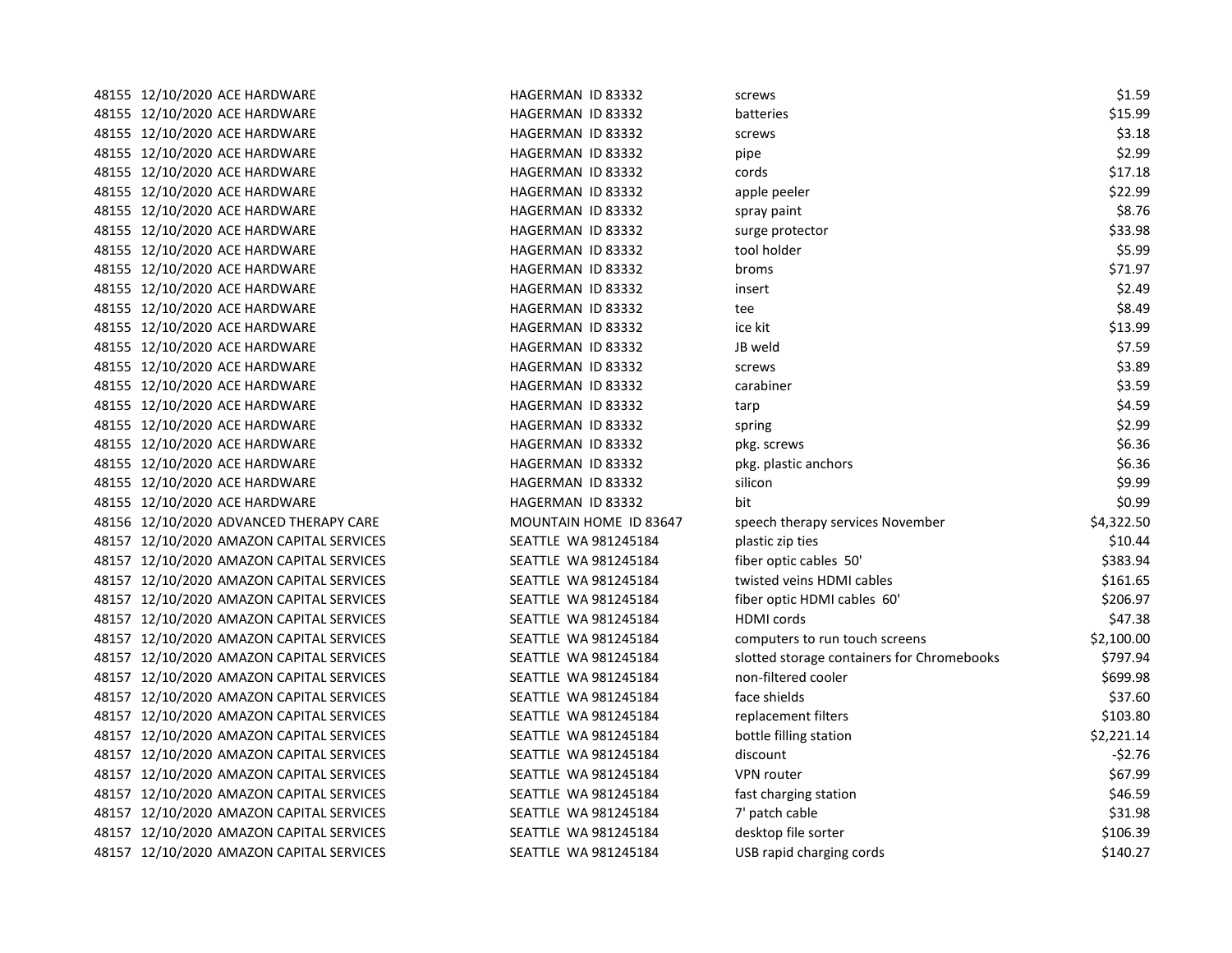48157 12/10/2020 AMAZON CAPITAL SERVICES SEATTLE WA 981245184 25 48157 12/10/2020 AMAZON CAPITAL SERVICES SEATTLE WA 981245184 48157 12/10/2020 AMAZON CAPITAL SERVICES SEATTLE WA 981245184 HP62 inc 48157 12/10/2020 AMAZON CAPITAL SERVICES SEATTLE WA 981245184 colored pencils bulk class 48157 12/10/2020 AMAZON CAPITAL SERVICES SEATTLE WA 981245184 HP6 48157 12/10/2020 AMAZON CAPITAL SERVICES SEATTLE WA 981245184 CAT COMIC COMIC COMIC COMIC COMIC COMIC COMIC CO 48157 12/10/2020 AMAZON CAPITAL SERVICES SEATTLE WA 981245184 Extension condition condition condition correction correction of the 8157 and 81245184 48157 12/10/2020 AMAZON CAPITAL SERVICES SEATTLE WA 981245184 http:// 48157 12/10/2020 AMAZON CAPITAL SERVICES SEATTLE WA 981245184 meat saw \$52.688 48157 12/10/2020 AMAZON CAPITAL SERVICES SEATTLE WA 981245184 Dewalt to the SHATTLE SERVICES 48157 12/10/2020 AMAZON CAPITAL SERVICES SEATTLE WA 981245184 25.59 48157 12/10/2020 AMAZON CAPITAL SERVICES SEATTLE WA 981245184 citric actor 48157 12/10/2020 AMAZON CAPITAL SERVICES SEATTLE WA 981245184 and animal renne 48157 12/10/2020 AMAZON CAPITAL SERVICES SEATTLE WA 981245184 253.989 48158 12/10/2020 BLICK ART MATERIALS GALESBURG IL 61402-1267 2 48158 12/10/2020 BLICK ART MATERIALS GALESBURG IL 61402-1267 C 48158 12/10/2020 BLICK ART MATERIALS GALESBURG IL 61402-1267 00 48158 12/10/2020 BLICK ART MATERIALS GALESBURG IL 61402-1267 24143-3460 artist tape white 30 years to 30 years that 48158 12/10/2020 BLICK ART MATERIALS GALESBURG IL 61402-1267 00015 00011-03105 temperatur 8 or. \$5.95 48158 12/10/2020 BLICK ART MATERIALS GALESBURG IL 61402-1267 00011-5119 temperatura turquoise gal se 48158 12/10/2020 BLICK ART MATERIALS GALESBURG IL 61402-1267 00011-1009 00011-1009 temperatura white galaxies 48158 12/10/2020 BLICK ART MATERIALS GALESBURG IL 61402-1267 00 48158 12/10/2020 BLICK ART MATERIALS GALESBURG IL 61402-1267 3 48158 12/10/2020 BLICK ART MATERIALS GALESBURG IL 61402-1267 3 48158 12/10/2020 BLICK ART MATERIALS GALESBURG IL 61402-1267 3 48158 12/10/2020 BLICK ART MATERIALS GALESBURG IL 61402-1267 3 48158 12/10/2020 BLICK ART MATERIALS GALESBURG IL 61402-1267 23 48158 12/10/2020 BLICK ART MATERIALS GALESBURG IL 61402-1267 6 48158 12/10/2020 BLICK ART MATERIALS GALESBURG IL 61402-1267 23 48158 12/10/2020 BLICK ART MATERIALS GALESBURG IL 61402-1267 34140 48158 12/10/2020 BLICK ART MATERIALS GALESBURG IL 61402-1267 34140 48158 12/10/2020 BLICK ART MATERIALS GALESBURG IL 61402-1267 13 48158 12/10/2020 BLICK ART MATERIALS GALESBURG IL 61402-1267 3 48158 12/10/2020 BLICK ART MATERIALS GALESBURG IL 61402-1267 10209-1078 sulphite drawing paper 12x18 subprint p 48158 12/10/2020 BLICK ART MATERIALS GALESBURG IL 61402-1267 1061402 48158 12/10/2020 BLICK ART MATERIALS GALESBURG IL 61402-1267 14904-1003 scratch art 3D \$4.444 scratch art 3D \$ 48159 12/10/2020 BS&R DESIGN & SUPPLIES TWIN FALLS ID 83301 48160 12/10/2020 C8 TRANSPORTATION LLC HAGERMAN ID 83332 route 48160 12/10/2020 C8 TRANSPORTATION LLC HAGERMAN ID 83332 highschool basketball \$212.75 48160 12/10/2020 C8 TRANSPORTATION LLC HAGERMAN ID 83332

| 25 port USB charger for Chromebooks            |          | \$321.93    |
|------------------------------------------------|----------|-------------|
| 15' patch cables                               | \$56.97  |             |
| HP62 ink cartridge black                       | \$18.89  |             |
| colored pencils bulk classpack                 | \$30.57  |             |
| HP62 ink cartridge tri-color                   |          | \$23.89     |
| Cat Kid Comic Club: From teh Creator of Dog Ma |          | \$9.08      |
| extension cord 8'                              |          | \$8.97      |
| noney uncapping fork                           |          | \$29.95     |
| neat saw                                       |          | \$52.68     |
| Dewalt tool set                                |          | \$167.00    |
| 25' extension                                  |          | \$25.69     |
| citric acid                                    |          | \$14.99     |
| animal rennet                                  |          | \$21.98     |
| 25' patch cables                               |          | \$53.98     |
| 24126-1024 masking tape 1"x60yd                |          | \$6.38      |
| 00711-5238 acrylic ultramarine blue 1/2gal     |          | \$15.25     |
| 00700-1109 window colors teacher's kit         |          | \$112.85    |
| 24143-3460 artist tape white 3/4"x60yd         |          | \$15.56     |
| 00011-9305 tempera silver 8 oz.                |          | \$5.85      |
| 00011-5119 tempera turquoise gal               |          | \$27.95     |
| 00011-1009 tempera white gal                   |          | \$27.95     |
| 00711-5118 acrylic turquoise 1/2gal            |          | \$15.25     |
| 33407-1009 bx. twisteez                        |          | \$33.50     |
| 33400-1950 armature wire 9 gauge 50'           |          | \$20.70     |
| 33400-1435 sculpture wire 14-gauge 350'        |          | \$22.17     |
| 33416-1028 brass wire spool 28-gauge 75'       |          | \$6.52      |
| 23884-1208 clear gel tacky glue 8 oz.          |          | \$7.98      |
| 51413-1006 magnetic buttons 1/2"               |          | \$7.19      |
| 23829-0001 double-ended glue pen               |          | \$50.80     |
| 34140-1080 duck tape prints stained glass      |          | \$5.83      |
| 34140-5010 duck tape prints galaxy             |          | \$5.83      |
| 13141-1011 pkg. chip board 8-1/2"x11"          |          | \$22.88     |
| 33214-1102 model magic 2# bucket               |          | \$21.96     |
| 10209-1078 sulphite drawing paper 12x18"       |          | \$27.95     |
| 10613-1016 cross-section graph paper 11x17"    |          | \$17.74     |
| 14904-1003 scratch art 3D                      |          | \$9.44      |
| strainer double mesh 10-1/4"                   |          | \$31.29     |
| oute fee November                              |          | \$11,776.50 |
| nighschool basketball                          |          | \$212.75    |
| H basketball                                   | \$575.84 |             |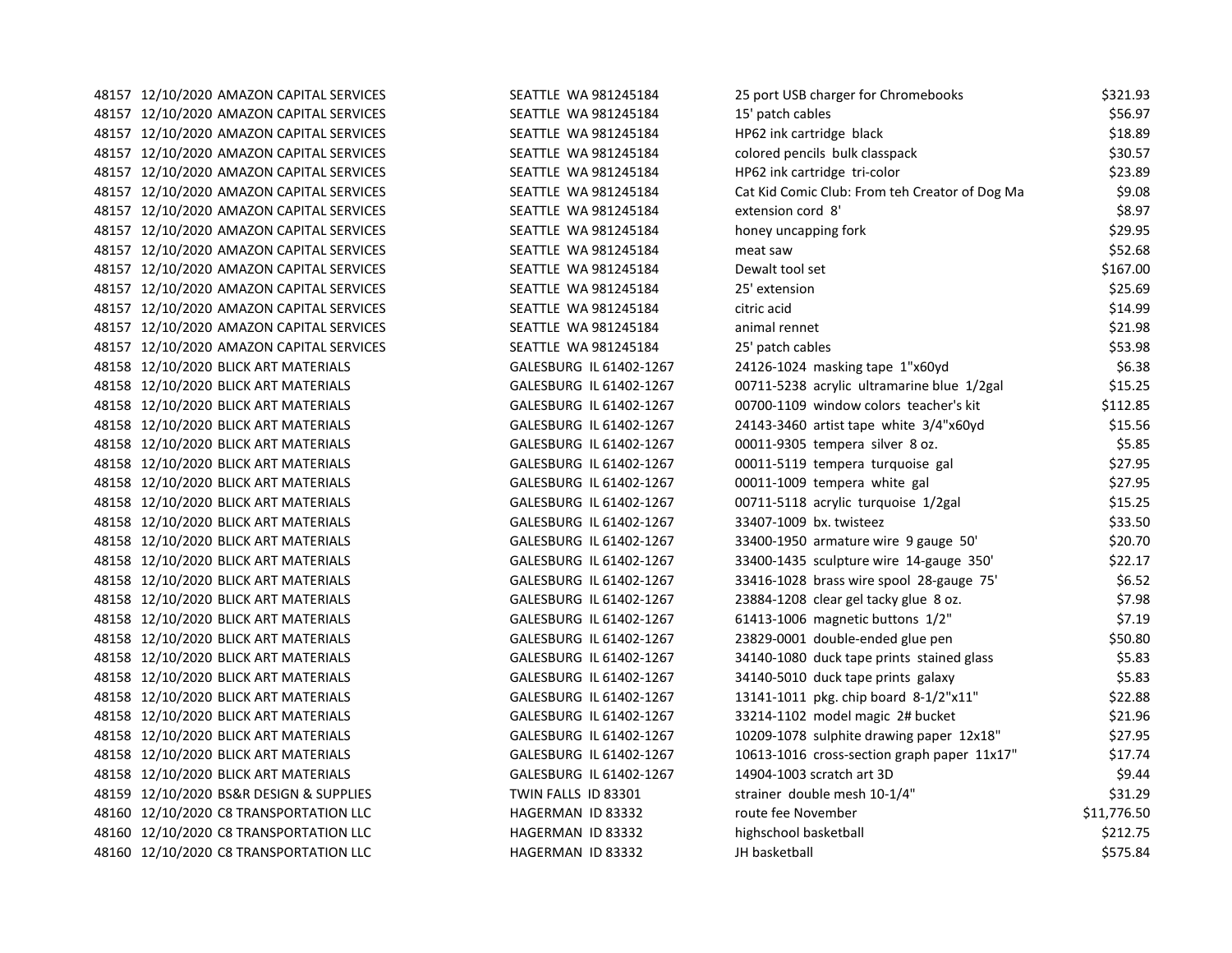| 48161 12/10/2020 Callen Refrigeration Heating & Air Cond | Filer ID 83328            | replace heat pump in elementary gym   | \$1,900.00  |
|----------------------------------------------------------|---------------------------|---------------------------------------|-------------|
| 48162 12/10/2020 Petty Cash                              |                           | petty cash for high school office     | \$16.45     |
| 48163 12/10/2020 CHAPPEL'S MARKET                        | HAGERMAN ID 83332         | food for cafeteria                    | \$13.78     |
| 48163 12/10/2020 CHAPPEL'S MARKET                        | HAGERMAN ID 83332         | family literacy night                 | \$119.85    |
| 48163 12/10/2020 CHAPPEL'S MARKET                        | HAGERMAN ID 83332         | supplies for enrichment               | \$16.94     |
| 48163 12/10/2020 CHAPPEL'S MARKET                        | HAGERMAN ID 83332         | supplies for food science             | \$595.70    |
| 48163 12/10/2020 CHAPPEL'S MARKET                        | HAGERMAN ID 83332         | supplies for food science on HS bill  | \$5.97      |
| 48163 12/10/2020 CHAPPEL'S MARKET                        | HAGERMAN ID 83332         | food for cafeteria                    | \$27.70     |
| 48164 12/10/2020 CHARLIE'S PRODUCE                       | SEATTLE WA 98124          | produce for FFVP                      | \$315.50    |
| 48164 12/10/2020 CHARLIE'S PRODUCE                       | SEATTLE WA 98124          | food for cafeteria                    | \$107.20    |
| 48164 12/10/2020 CHARLIE'S PRODUCE                       | SEATTLE WA 98124          | food for cafeteria                    | \$112.95    |
| 48164 12/10/2020 CHARLIE'S PRODUCE                       | SEATTLE WA 98124          | food for cafeteria                    | \$125.50    |
| 48164 12/10/2020 CHARLIE'S PRODUCE                       | SEATTLE WA 98124          | food for cafeteria                    | \$19.25     |
| 48164 12/10/2020 CHARLIE'S PRODUCE                       | SEATTLE WA 98124          | produce for FFVP                      | \$184.35    |
| 48164 12/10/2020 CHARLIE'S PRODUCE                       | SEATTLE WA 98124          | produce for FFVP                      | \$23.50     |
| 48164 12/10/2020 CHARLIE'S PRODUCE                       | SEATTLE WA 98124          | produce for FFVP                      | \$176.00    |
| 48164 12/10/2020 CHARLIE'S PRODUCE                       | SEATTLE WA 98124          | produce for FFVP                      | \$328.10    |
| 48165 12/10/2020 CITY OF HAGERMAN                        | HAGERMAN ID 83332         | water/sewer gym                       | \$155.92    |
| 48165 12/10/2020 CITY OF HAGERMAN                        | HAGERMAN ID 83332         | water/sewer elementary                | \$161.04    |
| 48165 12/10/2020 CITY OF HAGERMAN                        | HAGERMAN ID 83332         | water/sewer high school               | \$403.18    |
| 48165 12/10/2020 CITY OF HAGERMAN                        | HAGERMAN ID 83332         | water/sewer ag shop                   | \$153.27    |
| 48166 12/10/2020 COATES CATERING & CONCESSIONS           | HAGERMAN ID 83332         | supplies purchased with fund-raiser   | \$250.00    |
| 48167 12/10/2020 Diaz Irlanda                            | <b>Bliss ID 83314</b>     | hour interpreter for IEP meeting      | \$30.00     |
| 48168 12/10/2020 Farmer Brothers Co.                     | Dallas TX 75373-2855      | food for cafeteria                    | \$70.24     |
| 48169 12/10/2020 FIRE & ICE QUICK FIX CO. INC            | <b>JEROME ID 83338</b>    | balance fore replacing walk-in fridge | \$480.00    |
| 48170 12/10/2020 FRANZ FAMILY BAKERIES                   | LOS ANGELES CA 90074-2654 | food for cafeteria                    | \$29.75     |
| 48170 12/10/2020 FRANZ FAMILY BAKERIES                   | LOS ANGELES CA 90074-2654 | food for cafeteria                    | \$25.80     |
| 48170 12/10/2020 FRANZ FAMILY BAKERIES                   | LOS ANGELES CA 90074-2654 | food for cafeteria                    | \$15.75     |
| 48171 12/10/2020 GoodSource Solutions                    | Emmett ID 83617           | food for cafeteria                    | \$976.12    |
| 48171 12/10/2020 GoodSource Solutions                    | Emmett ID 83617           | food for cafeteria                    | \$4,055.98  |
| 48171 12/10/2020 GoodSource Solutions                    | Emmett ID 83617           | credit for returned item              | $-538.75$   |
| 48172 12/10/2020 IDAHO POWER COMPANY                     | BOISE ID 83721-0030       | high school                           | \$1,185.40  |
| 48172 12/10/2020 IDAHO POWER COMPANY                     | BOISE ID 83721-0030       | ag shop                               | \$273.59    |
| 48172 12/10/2020 IDAHO POWER COMPANY                     | BOISE ID 83721-0030       | irrigation pump                       | \$10.28     |
| 48172 12/10/2020 IDAHO POWER COMPANY                     | BOISE ID 83721-0030       | grade school                          | \$2,395.49  |
| 48172 12/10/2020 IDAHO POWER COMPANY                     | BOISE ID 83721-0030       | outside lighting                      | \$76.98     |
| 48172 12/10/2020 IDAHO POWER COMPANY                     | BOISE ID 83721-0030       | old gym                               | \$421.98    |
| 48173 12/10/2020 IDHW                                    | Boise ID 83720-0036       | Medicaid matching                     | \$10,000.00 |
| 48174 12/10/2020 INTEGRATED TECHNOLOGIES                 | TWIN FALLS ID 83303-1843  | elementary copier - office            | \$46.21     |
| 48174 12/10/2020 INTEGRATED TECHNOLOGIES                 | TWIN FALLS ID 83303-1843  | elementary copier - work room         | \$987.38    |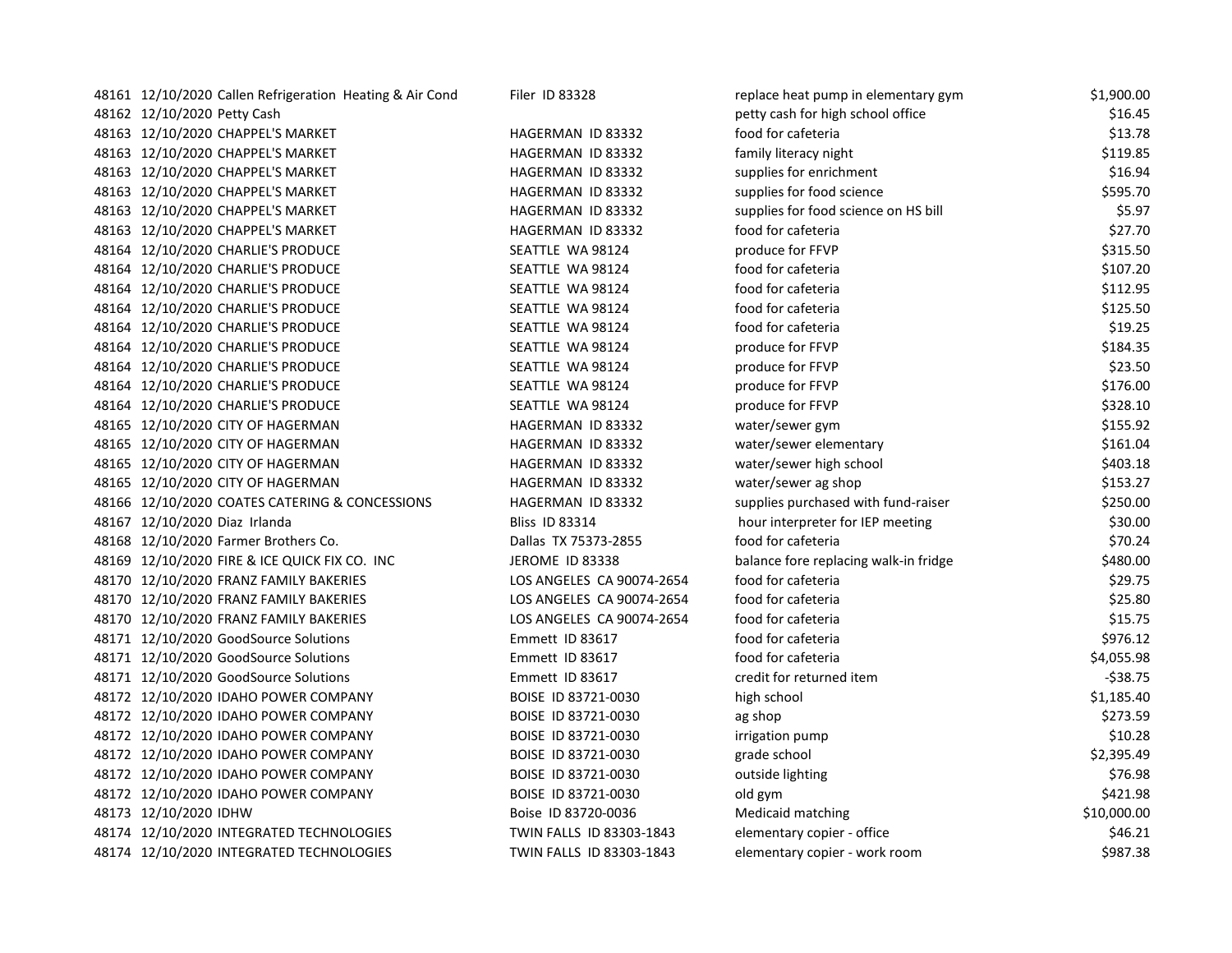| 48174 12/10/2020 INTEGRATED TECHNOLOGIES      | TWIN FALLS ID 83303-1843 | secondary copier                    | \$202.04   |
|-----------------------------------------------|--------------------------|-------------------------------------|------------|
| 48175 12/10/2020 JACKSON JENNIFER             | Buhl ID 83316            | reimburse for curriculum            | \$125.00   |
| 48175 12/10/2020 JACKSON JENNIFER             | Buhl ID 83316            | reimburse for textbooks             | \$51.36    |
| 48175 12/10/2020 JACKSON JENNIFER             | Buhl ID 83316            | reimburse for classroom rug         | \$311.64   |
| 48176 12/10/2020 Lierman Cheyanna             | Gooding ID 83330         | OT services November                | \$476.00   |
| 48177 12/10/2020 LOWE'S HOME IMPROVEMENT      | ATLANTA GA 30353-0954    | supplies for mounting big screens   | \$228.69   |
| 48177 12/10/2020 LOWE'S HOME IMPROVEMENT      | ATLANTA GA 30353-0954    | blind for modular                   | \$19.11    |
| 48177 12/10/2020 LOWE'S HOME IMPROVEMENT      | ATLANTA GA 30353-0954    | parts for hanging blind             | \$2.83     |
| 48177 12/10/2020 LOWE'S HOME IMPROVEMENT      | ATLANTA GA 30353-0954    | paint supplies                      | \$427.25   |
| 48178 12/10/2020 MAGIC FLORAL                 | <b>GOODING ID 83330</b>  | flowers for Shelly                  | \$68.00    |
| 48179 12/10/2020 Meadow Gold Dairy            | ATLANTA GA 30374-6496    | dairy products for cafeteria        | \$410.74   |
| 48179 12/10/2020 Meadow Gold Dairy            | ATLANTA GA 30374-6496    | dairy products for cafeteria        | \$462.75   |
| 48179 12/10/2020 Meadow Gold Dairy            | ATLANTA GA 30374-6496    | dairy products for cafeteria        | \$341.40   |
| 48179 12/10/2020 Meadow Gold Dairy            | ATLANTA GA 30374-6496    | dairy products for cafeteria        | \$634.50   |
| 48180 12/10/2020 NATL GEOGRAPHIC MAGAZINE     | TAMPA FL 33662-2130      | subscription                        | \$39.00    |
| 48181 12/10/2020 NORCO INC.                   | TWIN FALLS ID 83301      | triple flint striker                | \$6.08     |
| 48181 12/10/2020 NORCO INC.                   | TWIN FALLS ID 83301      | Hobart 447A 1/8 6013                | \$262.60   |
| 48181 12/10/2020 NORCO INC.                   | TWIN FALLS ID 83301      | striker single flint round          | \$3.78     |
| 48181 12/10/2020 NORCO INC.                   | TWIN FALLS ID 83301      | Acetylene                           | \$39.99    |
| 48181 12/10/2020 NORCO INC.                   | TWIN FALLS ID 83301      | Argon                               | \$28.33    |
| 48181 12/10/2020 NORCO INC.                   | TWIN FALLS ID 83301      | delivery                            | \$16.50    |
| 48182 12/10/2020 NCS Pearson Inc.             | Chicago IL 60693         | WIAT-4 Q global 3-year subscription | \$110.00   |
| 48183 12/10/2020 Pro Active Behavioral Health | Twin Falls ID 83301      | behavior intervention 11/16-11/19   | \$992.00   |
| 48183 12/10/2020 Pro Active Behavioral Health | Twin Falls ID 83301      | behavior intervention 11/9-11/12    | \$1,024.00 |
| 48183 12/10/2020 Pro Active Behavioral Health | Twin Falls ID 83301      | behavior intervention 11/30/20      | \$256.00   |
| 48183 12/10/2020 Pro Active Behavioral Health | Twin Falls ID 83301      | behavior intervention 11/2-11/5     | \$800.00   |
| 48184 12/10/2020 SAFEGUARD BUSINESS SYSTEMS   | <b>BOISE ID 83707</b>    | LW2D125 W-2 copy 1/D                | \$13.81    |
| 48184 12/10/2020 SAFEGUARD BUSINESS SYSTEMS   | <b>BOISE ID 83707</b>    | L87 pkg. W-2 4-up                   | \$56.43    |
| 48184 12/10/2020 SAFEGUARD BUSINESS SYSTEMS   | <b>BOISE ID 83707</b>    | LW2D1 W-2 copy $1/D$                | \$18.81    |
| 48184 12/10/2020 SAFEGUARD BUSINESS SYSTEMS   | BOISE ID 83707           | shipping                            | \$22.98    |
| 48184 12/10/2020 SAFEGUARD BUSINESS SYSTEMS   | <b>BOISE ID 83707</b>    | DWMR 1099-NEC envelopes             | \$7.11     |
| 48184 12/10/2020 SAFEGUARD BUSINESS SYSTEMS   | <b>BOISE ID 83707</b>    | NECLMB25 1099-NEC copy B            | \$13.81    |
| 48185 12/10/2020 SHAMROCK FOODS               | SEATTLE WA 98124-1846    | food for cafeteria                  | \$56.70    |
| 48185 12/10/2020 SHAMROCK FOODS               | SEATTLE WA 98124-1846    | food for cafeteria                  | \$608.33   |
| 48185 12/10/2020 SHAMROCK FOODS               | SEATTLE WA 98124-1846    | cutlery kit                         | \$17.43    |
| 48185 12/10/2020 SHAMROCK FOODS               | SEATTLE WA 98124-1846    | cs. pan liner                       | \$356.20   |
| 48185 12/10/2020 SHAMROCK FOODS               | SEATTLE WA 98124-1846    | cutlery kit                         | \$52.29    |
| 48185 12/10/2020 SHAMROCK FOODS               | SEATTLE WA 98124-1846    | food for cafeteria                  | \$122.53   |
| 48185 12/10/2020 SHAMROCK FOODS               | SEATTLE WA 98124-1846    | food for cafeteria                  | \$115.37   |
| 48186 12/10/2020 STATE TAX COMMISSION         | <b>BOISE ID 83720</b>    | high school sales tax               | \$11.71    |
|                                               |                          |                                     |            |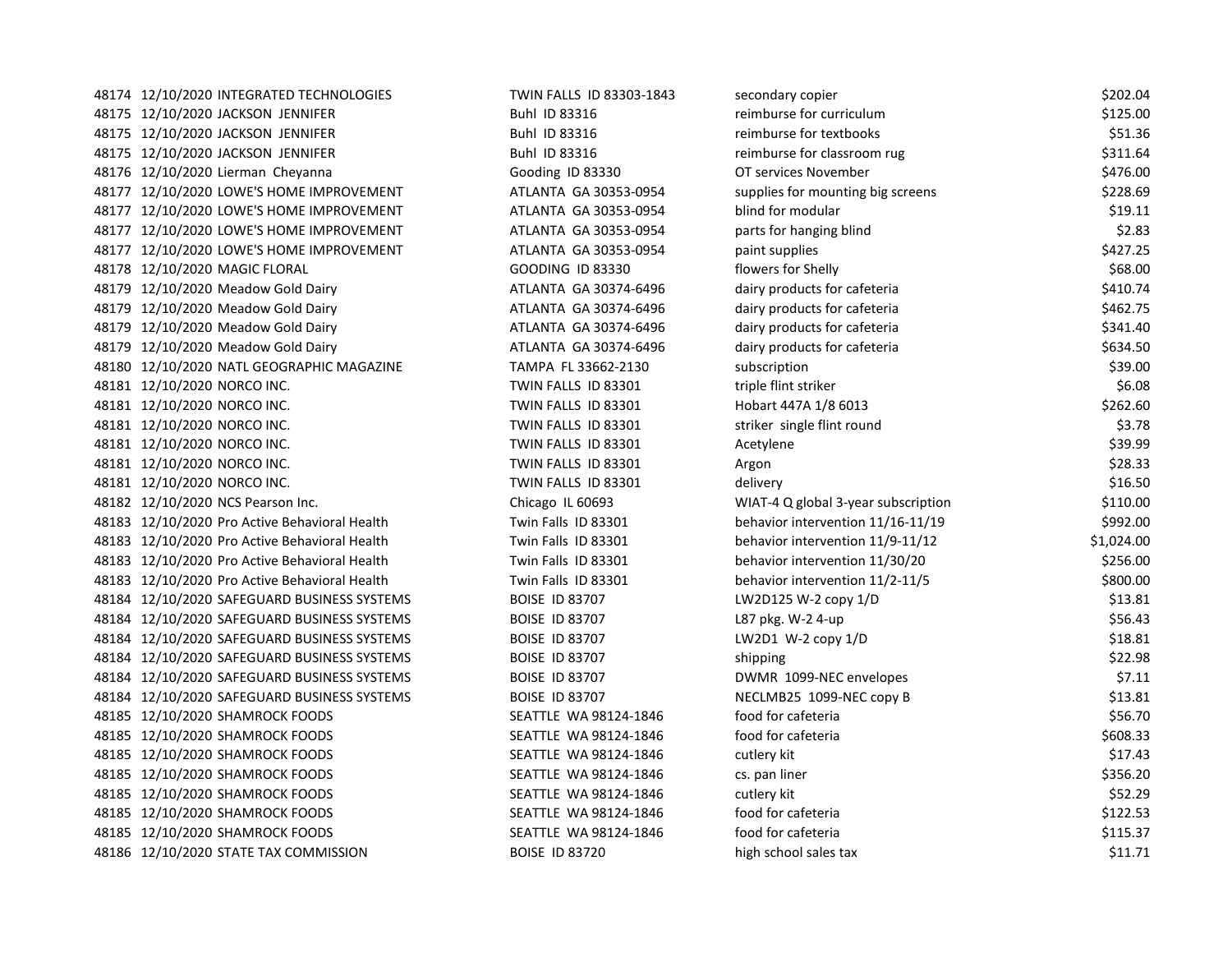| 48186 12/10/2020 STATE TAX COMMISSION | <b>BOISE ID 83720</b> | lunch fund sales tax                           | \$1.58   |
|---------------------------------------|-----------------------|------------------------------------------------|----------|
| 48187 12/10/2020 SYSCO Idaho Inc.     | Boise ID 83717-0007   | cs. foam container                             | \$57.84  |
| 48187 12/10/2020 SYSCO Idaho Inc.     | Boise ID 83717-0007   | cs plast portion cup 2 oz.                     | \$22.23  |
| 48187 12/10/2020 SYSCO Idaho Inc.     | Boise ID 83717-0007   | cs plastic lids                                | \$48.97  |
| 48187 12/10/2020 SYSCO Idaho Inc.     | Boise ID 83717-0007   | cs. foam trays                                 | \$86.36  |
| 48187 12/10/2020 SYSCO Idaho Inc.     | Boise ID 83717-0007   | css foam container                             | \$38.56  |
| 48187 12/10/2020 SYSCO Idaho Inc.     | Boise ID 83717-0007   | food for cafeteria                             | \$128.65 |
| 48187 12/10/2020 SYSCO Idaho Inc.     | Boise ID 83717-0007   | food for cafeteria                             | \$309.66 |
| 48187 12/10/2020 SYSCO Idaho Inc.     | Boise ID 83717-0007   | cs. portion cups 4 oz.                         | \$42.84  |
| 48187 12/10/2020 SYSCO Idaho Inc.     | Boise ID 83717-0007   | cs. face masks                                 | \$49.98  |
| 48187 12/10/2020 SYSCO Idaho Inc.     | Boise ID 83717-0007   | cs. clear plastic lids                         | \$28.86  |
| 48187 12/10/2020 SYSCO Idaho Inc.     | Boise ID 83717-0007   | cs. plastic portion cup 1 oz.                  | \$108.72 |
| 48188 12/10/2020 TEACHER SYNERGY LLC  | CHICAGO IL 60675      | 3585055 middle school reading comprehension i  | \$7.00   |
| 48188 12/10/2020 TEACHER SYNERGY LLC  | CHICAGO IL 60675      | Identifying claims evidence argument with film | \$3.00   |
| 48188 12/10/2020 TEACHER SYNERGY LLC  | CHICAGO IL 60675      | drama - reader's theater                       | \$2.50   |
| 48188 12/10/2020 TEACHER SYNERGY LLC  | CHICAGO IL 60675      | serial podcast                                 | \$15.00  |
| 48188 12/10/2020 TEACHER SYNERGY LLC  | CHICAGO IL 60675      | Reading escape room                            | \$7.50   |
| 48188 12/10/2020 TEACHER SYNERGY LLC  | CHICAGO IL 60675      | To Kill a Mockingbird mock trial               | \$5.00   |
| 48188 12/10/2020 TEACHER SYNERGY LLC  | CHICAGO IL 60675      | Evaluating Arguments & Rhetoric                | \$14.99  |
| 48188 12/10/2020 TEACHER SYNERGY LLC  | CHICAGO IL 60675      | Socratic seminar                               | \$3.50   |
| 48188 12/10/2020 TEACHER SYNERGY LLC  | CHICAGO IL 60675      | crime scene activity                           | \$7.00   |
| 48188 12/10/2020 TEACHER SYNERGY LLC  | CHICAGO IL 60675      | Argument practice escape room                  | \$5.00   |
| 48188 12/10/2020 TEACHER SYNERGY LLC  | CHICAGO IL 60675      | emergency lesson plans: middle & high school E | \$5.99   |
| 48188 12/10/2020 TEACHER SYNERGY LLC  | CHICAGO IL 60675      | speed debating                                 | \$3.50   |
| 48188 12/10/2020 TEACHER SYNERGY LLC  | CHICAGO IL 60675      | research paper unit                            | \$9.50   |
| 48188 12/10/2020 TEACHER SYNERGY LLC  | CHICAGO IL 60675      | high school poetry unit                        | \$18.99  |
| 48188 12/10/2020 TEACHER SYNERGY LLC  | CHICAGO IL 60675      | Facebook character page                        | \$3.50   |
| 48188 12/10/2020 TEACHER SYNERGY LLC  | CHICAGO IL 60675      | cell phone characterization                    | \$1.25   |
| 48188 12/10/2020 TEACHER SYNERGY LLC  | CHICAGO IL 60675      | emergency sub plans for drama unit             | \$2.00   |
| 48188 12/10/2020 TEACHER SYNERGY LLC  | CHICAGO IL 60675      | introduction to mime                           | \$14.99  |
| 48188 12/10/2020 TEACHER SYNERGY LLC  | CHICAGO IL 60675      | classroom murder mystery                       | \$7.50   |
| 48188 12/10/2020 TEACHER SYNERGY LLC  | CHICAGO IL 60675      | To Kill a Mockingbird escape room              | \$7.99   |
| 48188 12/10/2020 TEACHER SYNERGY LLC  | CHICAGO IL 60675      | To Kill a Mockingbird pre-reading research     | \$3.00   |
| 48188 12/10/2020 TEACHER SYNERGY LLC  | CHICAGO IL 60675      | To Kill a Mockingbird unit lesson              | \$14.00  |
| 48188 12/10/2020 TEACHER SYNERGY LLC  | CHICAGO IL 60675      | Fahrenheit 451 unit plan                       | \$20.00  |
| 48188 12/10/2020 TEACHER SYNERGY LLC  | CHICAGO IL 60675      | escape room breakout box Fahrenheit 451        | \$7.00   |
| 48188 12/10/2020 TEACHER SYNERGY LLC  | CHICAGO IL 60675      | fairy tales physical theater drama             | \$14.99  |
| 48188 12/10/2020 TEACHER SYNERGY LLC  | CHICAGO IL 60675      | research Project - Expose                      | \$5.10   |
| 48188 12/10/2020 TEACHER SYNERGY LLC  | CHICAGO IL 60675      | informational text lesson                      | \$2.49   |
| 48188 12/10/2020 TEACHER SYNERGY LLC  | CHICAGO IL 60675      | periodic table escape room                     | \$8.00   |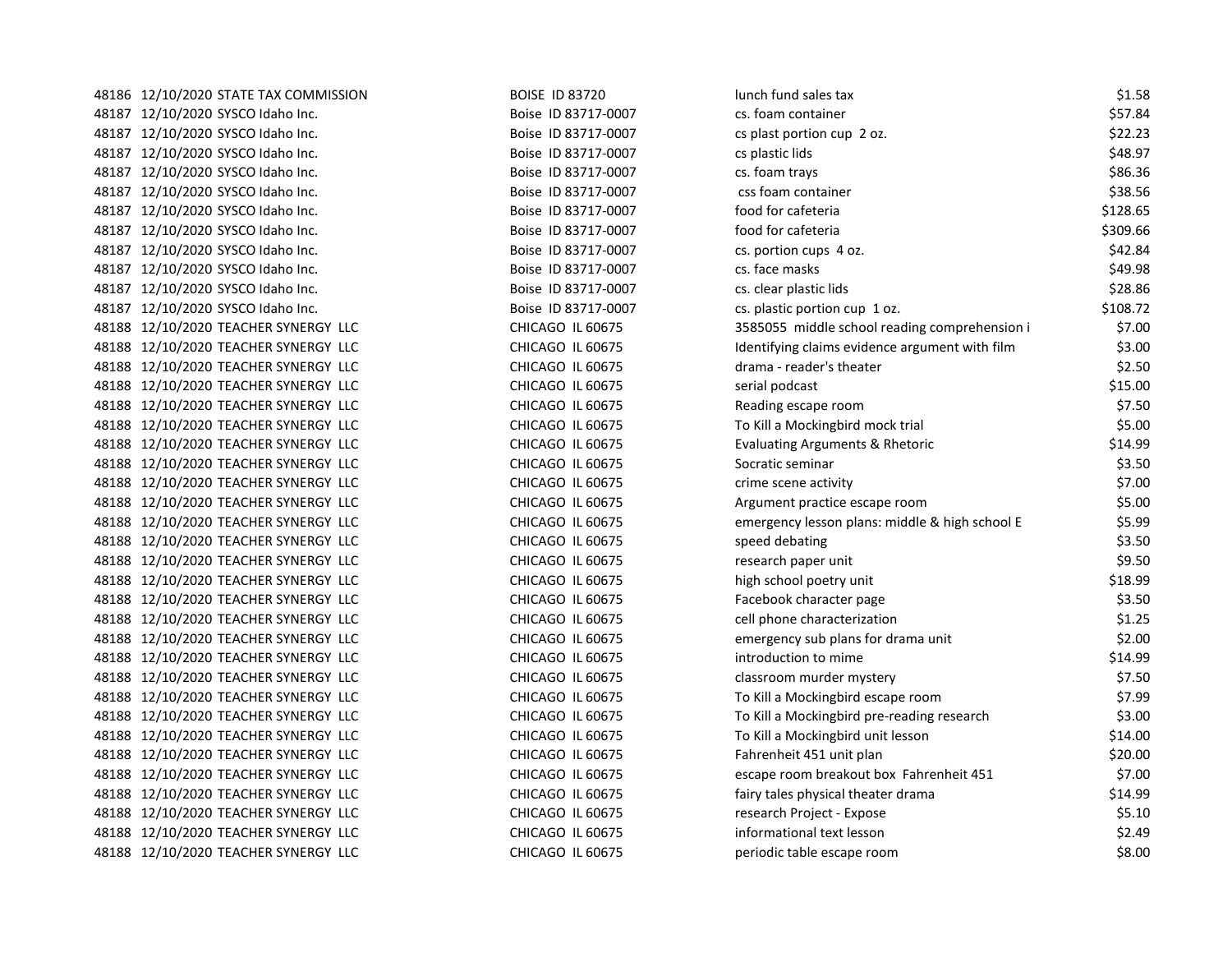| 48188 12/10/2020 TEACHER SYNERGY LLC        | CHICAGO IL 60675          | factoring polynomials Spin to Win game (Gossi) | \$7.00       |
|---------------------------------------------|---------------------------|------------------------------------------------|--------------|
| 48188 12/10/2020 TEACHER SYNERGY LLC        | CHICAGO IL 60675          | shipping                                       | \$2.99       |
| 48188 12/10/2020 TEACHER SYNERGY LLC        | CHICAGO IL 60675          | cyber20 discount                               | $-56.76$     |
| 48188 12/10/2020 TEACHER SYNERGY LLC        | CHICAGO IL 60675          | 2695221 digital 5th grade number talks bundle  | \$27.99      |
| 48188 12/10/2020 TEACHER SYNERGY LLC        | CHICAGO IL 60675          | 2495285 reading extenions for reading interve  | \$7.60       |
| 48188 12/10/2020 TEACHER SYNERGY LLC        | CHICAGO IL 60675          | 2703820 distance learning reading comprehensi  | \$2.80       |
| 48188 12/10/2020 TEACHER SYNERGY LLC        | CHICAGO IL 60675          | 272633 Reading intervention for academic voca  | \$6.40       |
| 48188 12/10/2020 TEACHER SYNERGY LLC        | CHICAGO IL 60675          | 3403741 Math intervention 5th gr bundle year   | \$27.60      |
| 48188 12/10/2020 TEACHER SYNERGY LLC        | CHICAGO IL 60675          | 4030415 Fluency & Comprehension Reading Inter  | \$28.80      |
| 48189 12/10/2020 TREASURE VALLEY COFFEE INC | <b>BOISE ID 83713</b>     | drinking water for modulars                    | \$18.00      |
| 48189 12/10/2020 TREASURE VALLEY COFFEE INC | <b>BOISE ID 83713</b>     | drinking water for modulars                    | \$22.50      |
| 48189 12/10/2020 TREASURE VALLEY COFFEE INC | <b>BOISE ID 83713</b>     | drinking water for modulars                    | \$22.50      |
| 48190 12/10/2020 US POSTMASTER              | HAGERMAN ID 83332         | roll stamps - high school office               | \$55.00      |
| 48190 12/10/2020 US POSTMASTER              | HAGERMAN ID 83332         | roll stamps - elementary office                | \$55.00      |
| 48191 12/10/2020 V2 Ventures LLC            | Southfield MI 48034       | internet services                              | \$870.61     |
| 48192 12/10/2020 Valley Wide Cooperative    | Jerome ID 83338-6138      | propane - high school                          | \$1,039.46   |
| 48192 12/10/2020 Valley Wide Cooperative    | Jerome ID 83338-6138      | propane - high school                          | \$1,250.50   |
| 48192 12/10/2020 Valley Wide Cooperative    | Jerome ID 83338-6138      | propane - high school                          | \$624.50     |
| 48192 12/10/2020 Valley Wide Cooperative    | Jerome ID 83338-6138      | propane - ag shop                              | \$487.13     |
| 48193 12/10/2020 Venture Upward LLC         | Orem UT 84097             | Kindergarten                                   | \$2,250.00   |
| 48193 12/10/2020 Venture Upward LLC         | Orem UT 84097             | grades 1-5                                     | \$28,900.00  |
| 48193 12/10/2020 Venture Upward LLC         | Orem UT 84097             | credit for teacher salary                      | $-$1,199.84$ |
| 48193 12/10/2020 Venture Upward LLC         | Orem UT 84097             | grades 6-8                                     | \$10,175.00  |
| 48194 12/10/2020 WAXIE SANITARY SUPPLY      | LOS ANGELES CA 90074-8802 | 380123 no-touch foam                           | \$27.78      |
| 48195 12/10/2020 WESTERN WASTE SERVICES     | JEROME ID 83338           | garbage pickup                                 | \$339.43     |
| 48196 12/14/2020 STANDARD INSURANCE CO.     | PORTLAND OR 97228-6367    | Standard-Life - 122020                         | \$20.00      |
| 48196 12/14/2020 STANDARD INSURANCE CO.     | PORTLAND OR 97228-6367    | Standard-Life - 122020                         | \$2.53       |
| 48196 12/14/2020 STANDARD INSURANCE CO.     | PORTLAND OR 97228-6367    | Standard-Life - 122020                         | \$7.66       |
| 48196 12/14/2020 STANDARD INSURANCE CO.     | PORTLAND OR 97228-6367    | Standard-Life - 122020                         | \$1.01       |
| 48196 12/14/2020 STANDARD INSURANCE CO.     | PORTLAND OR 97228-6367    | Standard-Life - 122020                         | \$0.40       |
| 48196 12/14/2020 STANDARD INSURANCE CO.     | PORTLAND OR 97228-6367    | Standard-Life - 122020                         | \$36.59      |
| 48196 12/14/2020 STANDARD INSURANCE CO.     | PORTLAND OR 97228-6367    | Standard-Life - 122020                         | \$50.30      |
| 48196 12/14/2020 STANDARD INSURANCE CO.     | PORTLAND OR 97228-6367    | Standard-Life - 122020                         | \$3.84       |
| 48196 12/14/2020 STANDARD INSURANCE CO.     | PORTLAND OR 97228-6367    | Standard-Life - 122020                         | \$2.00       |
| 48196 12/14/2020 STANDARD INSURANCE CO.     | PORTLAND OR 97228-6367    | Standard-Life - 122020                         | \$0.95       |
| 48196 12/14/2020 STANDARD INSURANCE CO.     | PORTLAND OR 97228-6367    | Standard-Life - 122020                         | \$2.00       |
| 48196 12/14/2020 STANDARD INSURANCE CO.     | PORTLAND OR 97228-6367    | Standard-Life - 122020                         | \$15.53      |
| 48196 12/14/2020 STANDARD INSURANCE CO.     | PORTLAND OR 97228-6367    | Standard-Life - 122020                         | \$4.00       |
| 48196 12/14/2020 STANDARD INSURANCE CO.     | PORTLAND OR 97228-6367    | Standard-Life - 122020                         | \$6.00       |
| 48196 12/14/2020 STANDARD INSURANCE CO.     | PORTLAND OR 97228-6367    | Standard-Life - 122020                         | \$10.22      |